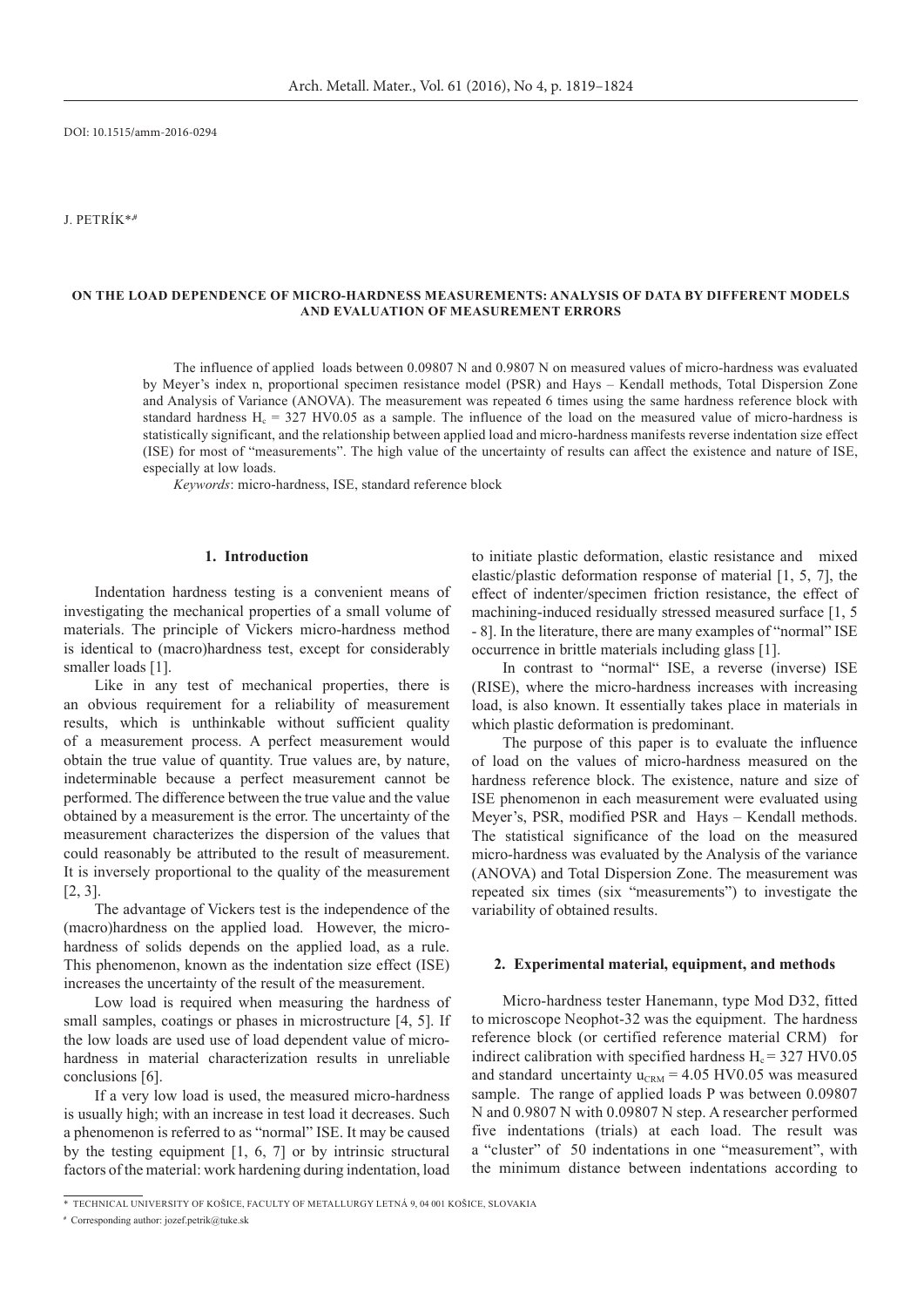standard [9]. The load duration time was 15 s, the average indentation speed of the indenter in the block was 0.75 mm s<sup>-1</sup>. The ambient temperature of the laboratory (an also it of the tester and the block) varied between 14.3°C and 21.2°C (TABLE 1). The magnification of the device measuring the dimensions of indentations was 480 ×. The average microhardness value of the "measurement" HV, micro-hardness  $HV0.05$ , normality ( $p$  – value), outliers and relative expanded uncertainty of micro-hardness HV0.05 Urel of particular "measurement" are in TABLE 1. The values of microhardness, measured at particular loads are in Fig. 1.



Fig. 1. The relationship between load and micro-hardness

The statistical outliers were detected by Grubbs' test (significance level  $\alpha = 0.05$ ). Their presence would testify that the process is out of statistical control. The normality was determined by Freeware Process Capability Calculator software (Anderson – Darling test,  $p \ge 0.05$  for "measurement" with normal distribution). The normality was confirmed only for two "measurements" (No. 2 and 4).

The relative expanded uncertainty Urel of the measured values (Fig. 2) was calculated according to standard [10]. The maximum variability of diagonals and irregularly shaped indentations were much observed at low loads. The ambiguity in the measurement of small indentation areas, particularly with uncertain shape can lead to over- or underestimation of the area of indentation. The result is increased uncertainty just for low loads, which are significant for the evaluation of ISE. The value of the uncertainty may obscure the existence and the character of the ISE phenomenon.



Fig. 2. The relationship between load, sample and relative expanded uncertainty Urel (%)

## **3. Evaluation of the influence of load on the microhardness**

## **3.1. Meyer's power law**

The simplest method to describe the ISE phenomenon is Meyer's Law:

$$
P = Ad^n \tag{1}
$$

The parameters n (Meyer's index or work hardening coefficient) and A are determined by an exponential curve fitting to diagonal d (mm) versus load  $P(N)$  in Eq. (1) and are directly connected. From TABLE 2, a continual proportion between A and n can be noted. When  $n = 2$ , it gives a value of  $A = 1897$  N mm<sup>-2</sup>. The index  $n < 2$  for "normal" ISE behavior. When  $n > 2$  there is the reverse ISE behavior and when  $n = 2$ , the micro-hardness is independent and is given by Kick's law.

Most of the curves load/micro-hardness in Fig. 1 show increasing of the micro-hardness with applied load to critical values 0.2942 N or 0.3922 N and then remain practically constant. Indentation diagonal length, which corresponds to the critical load, is called the ISE boundary. The exception is "measurements" No. 1 and 2 with an obscure value of the critical load. They are controlled by the Kick's law and, as can be seen in TABLE 2, the value of their index "n" is close to 2. All other "measurements" show reverse ISE phenomenon, typical for plastic materials, as well as metals.

TABLE 1

The ambient temperature, micro-hardness HV - average value of all 50 indentations, micro-hardness HV0.05, outliers, test of normality (p value), relative expanded uncertainty of micro – hardness HV0.05 U<sub>rs</sub>, the value p and part of the variability explained by the load  $\alpha$  of one factor ANOVA

| $T(^{\circ}C)$ | HV  | HV0.05 | outliers | normality (p) | $U_{rel}(\%)$ | ANOVA(p)   | $\alpha$ (%) |
|----------------|-----|--------|----------|---------------|---------------|------------|--------------|
| 21.2           | 323 | 324    |          | 0.02463       | 9.1           | 0.025466   | 35.5         |
| 14.3           | 326 | 326    |          | 0.35084       | 4.9           | 0.143488   | 26.7         |
| 19.5           | 306 | 308    |          | 0.00001       | 9.6           | 1.99E-09   | 74.7         |
| 18.1           | 308 | 336    |          | 0.10010       | 6.4           | $2.64E-04$ | 85.9         |
| 17.0           | 309 | 328    |          | 0.00003       | 5.6           | 1.07E-07   | 68.8         |
| 18.0           | 316 | 332    |          | 0.0           | 6.1           | $4.20E-16$ | 88.6         |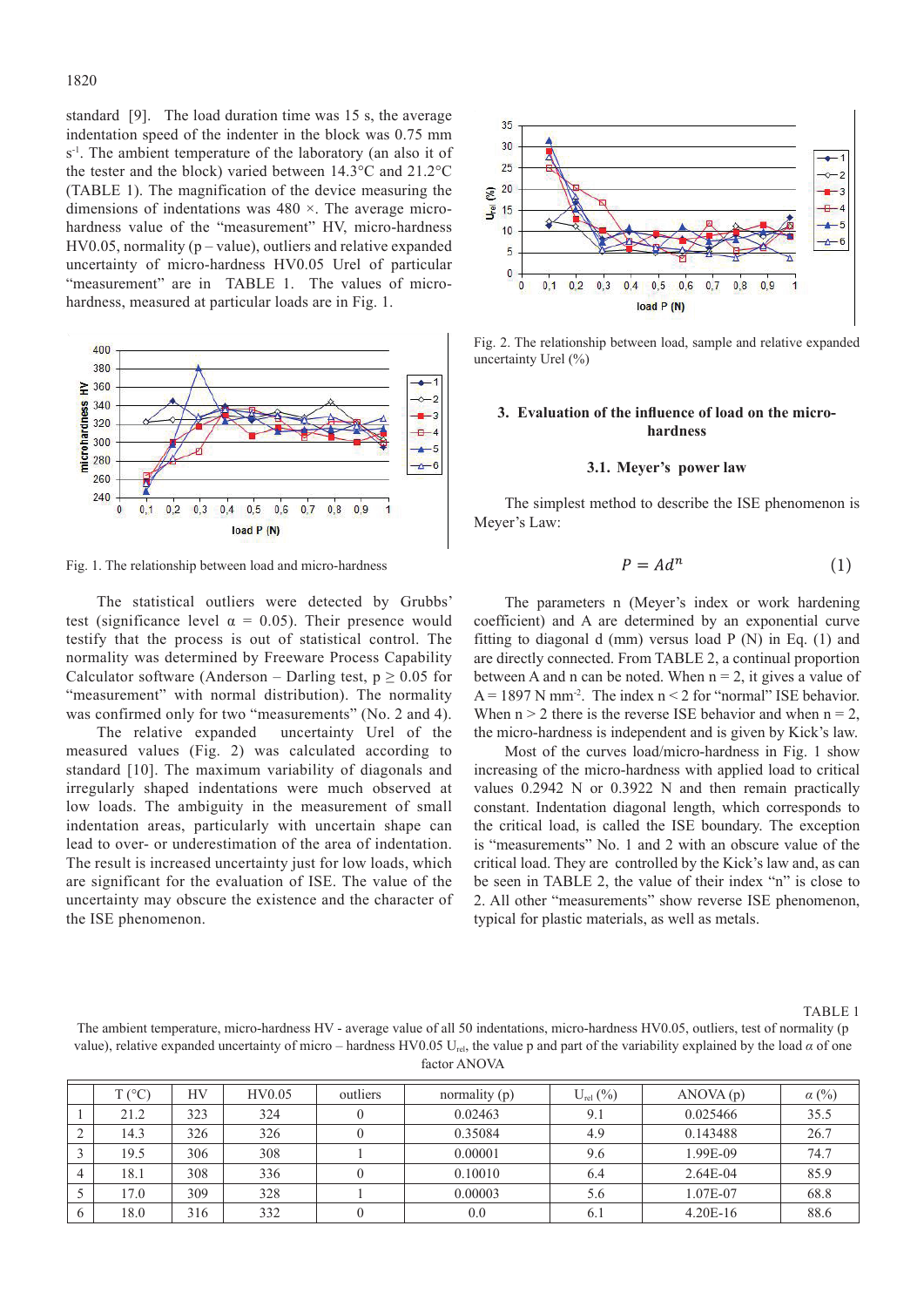1821

| Method         | Meyer       |                      | <b>PSR</b>           |                      | Modified PSR |                      |                      | Hays-Kendall |                      |
|----------------|-------------|----------------------|----------------------|----------------------|--------------|----------------------|----------------------|--------------|----------------------|
| Index          |             | A                    | a <sub>1</sub>       | a <sub>2</sub>       | $c_0$        | c <sub>1</sub>       | c <sub>2</sub>       | W            | A <sub>1</sub>       |
|                | $\mathbf n$ | $N$ mm <sup>-2</sup> | $N$ mm <sup>-1</sup> | $N$ mm <sup>-2</sup> | N            | $N$ mm <sup>-1</sup> | $N$ mm <sup>-2</sup> | N            | $N$ mm <sup>-2</sup> |
|                | 1.9371      | 1315                 | 2.620                | 1539                 | $-0.1126$    | 19.067               | 1315                 | 0.0311       | 1581                 |
| $\bigcirc$     | 1.9957      | 1688                 | 0.910                | 1664                 | $-0.1191$    | 18.198               | 1110                 | 0.0178       | 1656                 |
| 3              | 2.1096      | 2528                 | $-0.981$             | 1685                 | $-0.1066$    | 13.970               | 1218                 | 0.0018       | 1628                 |
| $\overline{4}$ | 2.1560      | 3079                 | $-1.998$             | 1763                 | $-0.1819$    | 23.088               | 985                  | $-0.0009$    | 1659                 |
|                | 2.1656      | 3203                 | $-2.191$             | 1774                 | $-0.1137$    | 13.686               | 1278                 | $-0.1176$    | 1681                 |
| 6              | 2.1986      | 3768                 | $-3.019$             | 1871                 | $-0.1347$    | 15.867               | 1275                 | $-0.0127$    | 1747                 |

The values of indices for Mayer's, PSR and Hays-Kendall methods

## **3.2. Proportional specimen resistance model of Li and Bradt (PSR)**

The PSR model of Li and Bradt may be considered to be a modified form of the Hays/Kendall approach to the ISE. Several authors [1, 6, 7, 13] have proposed that ISE behavior may be described by Eq. (2):

$$
P = a_1 d + a_2 d^2 \tag{2}
$$

Li and Bradt pointed out that the parameters  $a_1$  (N mm<sup>-1</sup>) and  $a_2$  (N mm<sup>-2</sup>) of Eq. (2) are related to the elastic and plastic properties of the material, respectively [14]. Eq. (2) may be rearranged to the form:

$$
\frac{P}{d} = a_1 + a_2 d \tag{3}
$$

The parameters  $a_1$ , and  $a_2$  of Eq. (3) may be obtained from the plot of P/d (N mm<sup>-1</sup>) against d (mm). Measured values of  $a_1$ and  $a_2$  are given in TABLE 2. The parameter  $a_1$  characterizes the load dependence of micro-hardness and describes the ISE in the PSR model. It consists of two components: the elastic resistance of the tested material and the friction resistance developed at the indenter facet/tested material interface [1, 7]. The harder material with higher Young's modulus has higher value of al [14].



"true hardness" Fig. 3. The relationship between the micro-hardness HV0.05 and

The parameter  $a_2$  is directly related to the load-independent micro-hardness of tested material. It may be a measure of the load-independent "true" micro-hardness which is calculated by multiplying the appropriate parameter by a coefficient

0.1891 [6, 24]. As it can be seen in Fig. 3, the "true hardness" presented using  $a_2$  (H<sub>PSRa2</sub>) and  $A_1$  (H<sub>PSRA1</sub>) moderately increases with increasing of micro-hardness HV0.05 with medium correlation. The method of the calculation of the parameter  $A<sub>1</sub>$  is presented in chapter 3.4. Calculated "true hardness" is comparable with the values of micro-hardness HV0.05 or average hardness HV.

#### **3.3. Modified PSR**

According to energy balance approach parameter  $c_0$  is associated with residual surface stresses in the sample and parameters  $c_1 \approx a_1$  and  $c_2 \approx a_2$  are related, respectively with the elastic and plastic properties of the tested material [1, 6]. Eq. (4) can be regarded as a modified form of the PSR model.

$$
P = c_0 + c_1 d + c_2 d^2 \tag{4}
$$

The parameters  $c_0$  (N),  $c_1$  (N mm<sup>-1</sup>) and  $c_2$  (N mm<sup>-2</sup>) of (4) may be obtained from the quadratic polynomial regressions of P (N) against d (mm) and their measured values are given in TABLE 2. As it can be seen in Fig. 3, the "true hardness" expressed by  $c_2$  is inversely proportional to micro-hardness HV0.05. A similar tendency was also observed in the case of other materials, e.g. heat-treated steel [20]. It is possible that it is the result of the methodology of the estimation of  $c_2$  by polynomial regression. On the other hand, parameters  $a_2$  and  $A_1$ are determined by linear regression. This fact shows that PSR method is more appropriate for calculation of "true hardness" than modified PSR. The ratio  $c_1/c_2$  is a measure of the residual stresses due to machining and polishing of the tested material. The relationship between  $c_0$  and  $c_1/c_2$  is expected [1]. As can be seen in Fig. 4, the relationship is proportional. It is assumed that the entire surface of the block has been ground and polished, as well. The difference between the residual stress in various locations of the surface of the block characterized by coefficients  $c_0$  or  $c_1/c_2$ , therefore, should not be significant. Differences visible in Fig. 4 might be the result of non-uniform chemical composition, microstructure or possibly heat treatment. The inhomogeneity of the sample indicates a variation in microhardness in the range between 308 and 336 HV0.05. A ratio  $c_1/$  $c<sub>2</sub>$  decreases with decreasing of the micro-hardness. To explain the relationship of the stress will be necessary to measure it using other methods, for example, X-ray diffraction.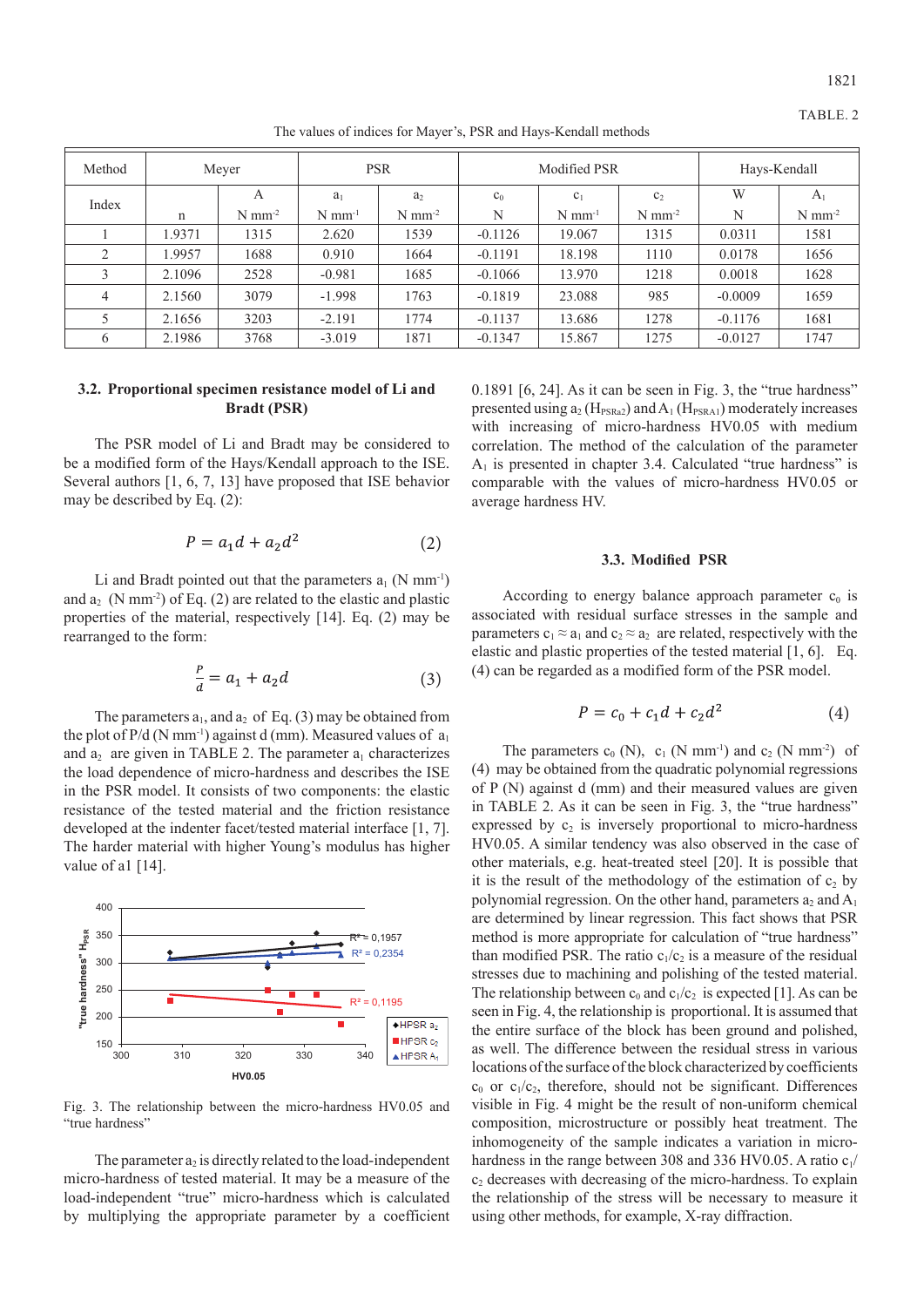To the best of the knowledge of the authors [15], no

1822

systematic study on the chemical and physical structure as well as processing of surface (e. g. roughness) of blocks is reported in the literature. It would have a direct bearing on their performance characteristic and hence the uncertainty associated with measured hardness. The investigation made on hardness blocks can lead to a better understanding of their microstructure and can enable to ascertain the critical parameters like the heat treatment/tempering which are utmost important to have single phase material without much segregation and porosity.

Because it is a trade secret, as a rule, it is difficult to obtain information on the chemical composition and methods of heat treatment, machining and polishing of the block. The price and the size of the block limit the possibilities of the analysis.



Fig. 4. The relationship between  $c_0$  and  $c_1/c_2$ 

## **3.4. Hays – Kendall approach**

Hays and Kendall proposed that there exists a minimum test load W (N) necessarily to initiate plastic deformation and below which only elastic deformation occurs. The load dependence of hardness is expressed by Eq. (5)

$$
P = W + A_1 d^2 \tag{5}
$$

where  $A_1$  (N mm<sup>-2</sup>) is a constant independent of load. The values of W and  $A_1$  may be obtained from the regressions of P (N) against  $d^2$  (mm) [1] and are given in TABLE 2. The load to initiate plastic deformation (to create visible indentation) varies in the range  $0.0 - 0.03$  N.

# **4. Evaluation of the significance of the load on the microhardness by ANOVA**

According to one-way Analysis of Variance (ANOVA, significance level  $\alpha = 0.05$ ) with replication the load has statistically significant influence on the measured value of micro-hardness for all "measurements" with the exception of the measurement No 2. The p values and part of the variability explained by the load  $\alpha$  are in TABLE 1. Fig. 5 shows a correlation between Meyer's index "n" and log (p). According to two-way ANOVA without replication, the influence of the load on the micro-hardness is statistically significant  $(p = 0.000137)$ , but the influence of the "measurement" (area

of the surface of the tested material) is not ( $p = 0.091508$ ). A significant p-value took as  $p < 0.05$  or  $log(p) < -1.30103$ suggests that the influence of the load on the measured value of the micro-hardness is statistically significant. The statistical significance of applied load and also the index n characterizing the size of ISE increase with decreasing of the value p.



Fig. 5. The relationship between Meyer's index n and logarithm of p-value

#### **5. Total dispersion zone**

The value of the Total Dispersion Zone  $S_M$  calculated for a particular load evaluates the ability of the "measurement" achieve the same values of the micro-hardness. It is necessary to calculate the average values  $HV_1$ ,  $HV_2$ ,... $HV_6$  and to calculate their standard deviations  $s_{\Delta 1}$ ,  $s_{\Delta 2}$  … $s_{\Delta 6}$  for 5 trials in particular "measurement" and particular load [16]. Total scatter zone SM will be calculated by Eq. (6) and by Eq. (9) as a relative value:

$$
S_M = \sqrt[6]{\bar{s}^2 + s_v^2} \tag{6}
$$

Standard deviation *s<sub>v</sub>* is a standard deviation of 6 average values  $HV_1$ ,  $HV_2$ ,...,  $HV_6$ . Average standard deviation of all "measurements" at one load will be calculated by Eq. (7) and Eq. (8):

$$
\bar{s} = \frac{\bar{s}_{\Delta}}{\sqrt{2}}\tag{7}
$$

$$
\bar{S}_{\Delta} = \frac{s_{\Delta 1} + s_{\Delta 2} + s_{\Delta 3} + s_{\Delta 4} + s_{\Delta 5} + s_{\Delta 6}}{6} \tag{8}
$$

$$
S_M\% = \frac{S_M}{T} \cdot 100\tag{9}
$$

The sign tolerance  $T = 65.4$  HV in Eq. (9), the same for all test loads, was calculated under maximal permissible error (10 % of 327 HV 0.05) according to standard [10]. We regard SM % as follows: 0 to 20 % good, 21 to 30 % limited usable and more than 30 % unacceptable. As can be seen in Fig. 6, the values of  $S_M$  are good with improvement from the load 0.09807 N until the load 0.2942 N or 0.3922 N. The value of  $S_M$ % remains practically the same with further increasing of the load. This fact is in good agreement with the results of ANOVA.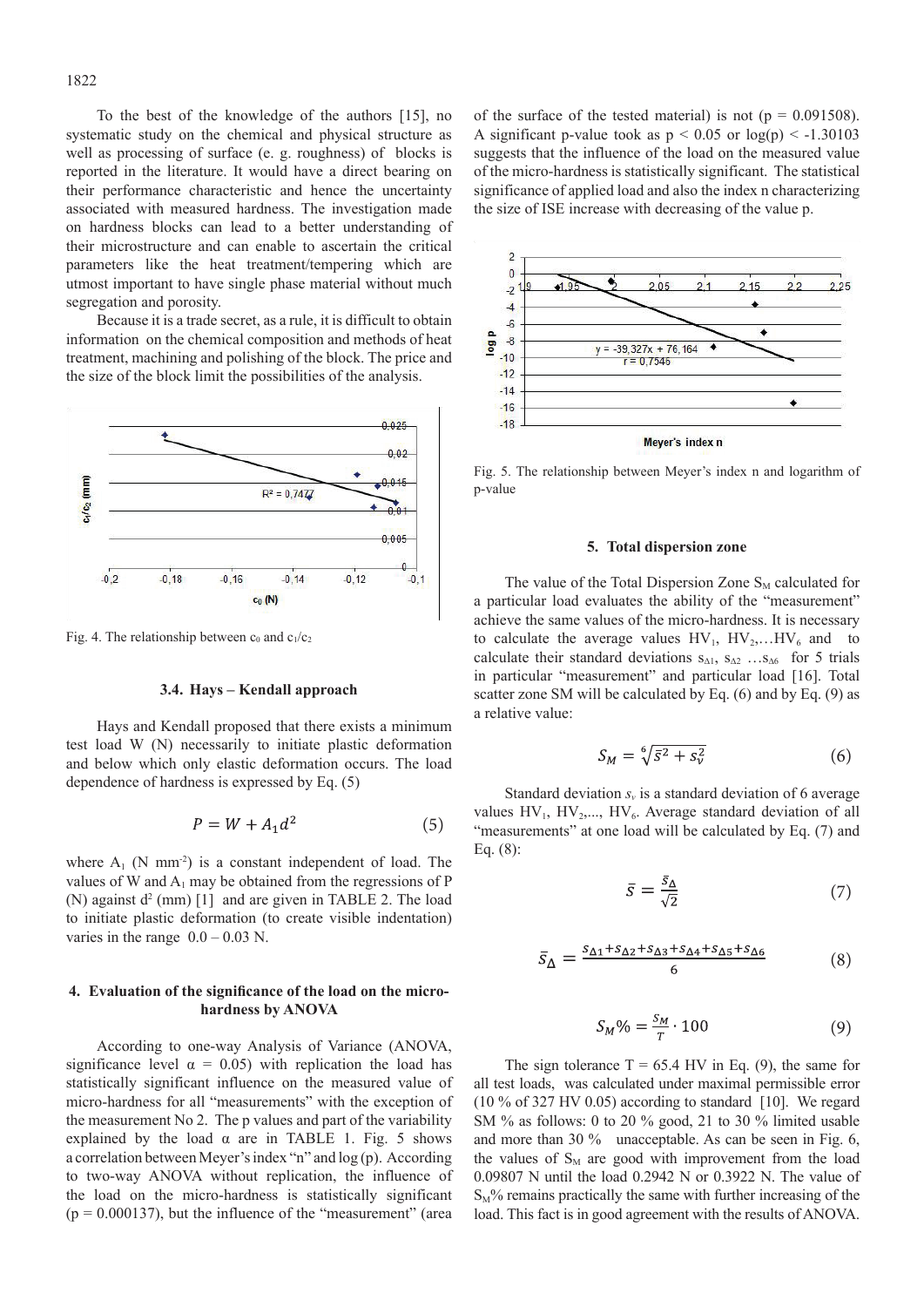

fig. 6. The relationship between the load and SM Fig. 6. The relationship between the load and SM

## **6. Discussion**

The temperature is one of the most significant influence quantities in metrology. Vickers test allows calibration in a relatively broad interval of temperatures [10]. Effect of temperature on the measured values of micro-hardness and ISE is ambiguous. Statistically significant effect was observed for blocks with  $H_c = 195$  [11] and 519 HV0.05. Conversely, it has not been confirmed for blocks with  $H<sub>c</sub> = 327$  and 392 HV0.05 [12]. The temperature in the laboratory varied between  $14.3^{\circ}$ C and 26.2°C. The influence of temperature on the mechanical properties of the block is practically negligible in the said range, but the affection of the tester (thermal dilatability) or researcher (personal sense of comfort) are possible. The value of Meyer's index "n" actually increases with increasing temperature. To eliminate temperature as a possible source of variability is appropriate to carry out all measurements at the same temperature (the reference temperature 20°C at best).

Although the block meets the requirements of the standard [17] and, therefore, can be used as a standard reference block, the inhomogeneity of its chemical composition, microstructure, quality of the polishing and residual stresses are possible. They can be a source of observable but not statistically significant variability of the value of Meyer's index "n". The metals (Al, Zn, Cu, Fe, Ni, Co) and reference blocks with standard hardness  $H_c$  between 195 HV0.05 and 519 HV0.05 showed reverse ISE at loads between 0.09807 N and 0.9807 N [18, 19, 20].

The used diamond pyramid was viewed under an optical microscope. It is free from surface defects and is without the line of conjunction between opposite faces. Unlike (macro) hardness [21] it is not possible to measure the true value of its vertex. The orientation of the faces of the pyramid is fixed in the micro-hardness tester. Rotation of the diamond as in the case of (macro)hardness tester is impossible [22].

The method of measuring the diagonals may also affect the character of ISE. The measurement of micro-hardness with loads between 0.09807 N and 0.9807 N has been carried out on the reference block with  $H_c = 242$  HV0.05 in direct mode (n = 2.0209, the measuring device was fitted to the micro-hardness tester). The cluster of indentations was thereafter photographed (scanned) for remote mode. Computerized methods ImageJ  $(n = 2.1151)$  and TechDig. 1.1.b  $(n = 1.9846)$  were used for measuring of diagonals. Finally, the diagonals were measured by slide caliper (scale division 0.01 mm) on the hard copy of indentations ( $n = 1.8589$ ). The difference between values of micro-hardness obtained by particular modes is statistically significant [23].

#### **7. Conclusions**

- 1. The influence of the load on the measured value of microhardness is statistically significant.
- 2. The relationship between applied load and micro-hardness manifests reverse ISE for most of the measurements.
- 3. The area of measurement has not statistically significant effect on the presence of ISE.
- 4. The high value of the uncertainty of the measurement result especially at low loads can affect the existence and nature of ISE.

#### **Acknowledgements**

This work was supported by the Slovak Grant Agency for Science VEGA 1/0836/12.

### **REFERENCES**

- [1] K. Sangwal, B. Surowska, P. Błaziak, Mater Chem Phys. **77**, 511 (2002).
- [2] ISO 10 012:2003 Measurement management systems Requirements for measurement processes and measuring equipment.
- [3] International Vocabulary of Basic and General Terms in Metrology, ISO, Geneva 1993.
- [4] P. Veles, Mechanical properties and testing of metals. Alfa/ SNTL, Praha/Bratislava 1985. (in Slovak)
- [5] K. Sangwal, Mater Chem Phys. **63**, 145 (2000).
- [6] J. Gong, J. Wu, Zh. Guan, J. Eur. Ceram. Soc. **19**, 2625 (1999).
- [7] X.J. Ren, R.M. Hooper, C. Griffiths, J. Mater. Sci. Lett. **22**, 1105 (2003).
- [8] V. Navrátil, J. Novotná, Journal of Applied Mathematics. **2**, 241 (2009).
- [9] STN EN ISO 6507-1:2005 Metallic materials. Vickers hardness test. Part 1: Test method.
- [10] STN EN ISO 6507-2:2005 Metallic materials. Vickers hardness test. Part 2: Verification and calibration of testing machines.
- [11] J. Petrík, P. Palfy, Mapan-J. Metrol. Soc. I. **29**, 43 (2014).
- [12] J. Petrík, in: Strojírenská technologie, Západočeská univerzita v Plzni 43, Plzeň (2013).
- [13] H. Li, R.C. Bradt, J. Mater. Sci. **28**, 917 (1993).
- [14] H. Kim, T. Kim, J. Eur. Ceram. Soc. **22** 1437 (2002).
- [15] S.S.K. Titus, S. K. Jain, A. Kumar, K.K. Jain, Mapan-J. Metrol. Soc. I. **20**, 37 (2005).
- [16] K. Lestyánszka Škůrková, J. Kudičová, In: Research papers Faculty of Materials Science and Technology, Slovak University of Technology in Trnava 45, Trnava (2011).
- [17] STN EN ISO 6507-3:2005 Metallic materials. Vickers hardness test. Part 3: Calibration of reference blocks.
- [18] J. Petrík, Acta Metallurgica Slovaca, **17**, 207 (2011).
- [19] J. Petrík, P. Palfy, Metrol. Meas. Syst., **18**, 223 (2011).
- [20] J. Petrík, Mater Sci\_Medzg., **20**, 21 (2014).